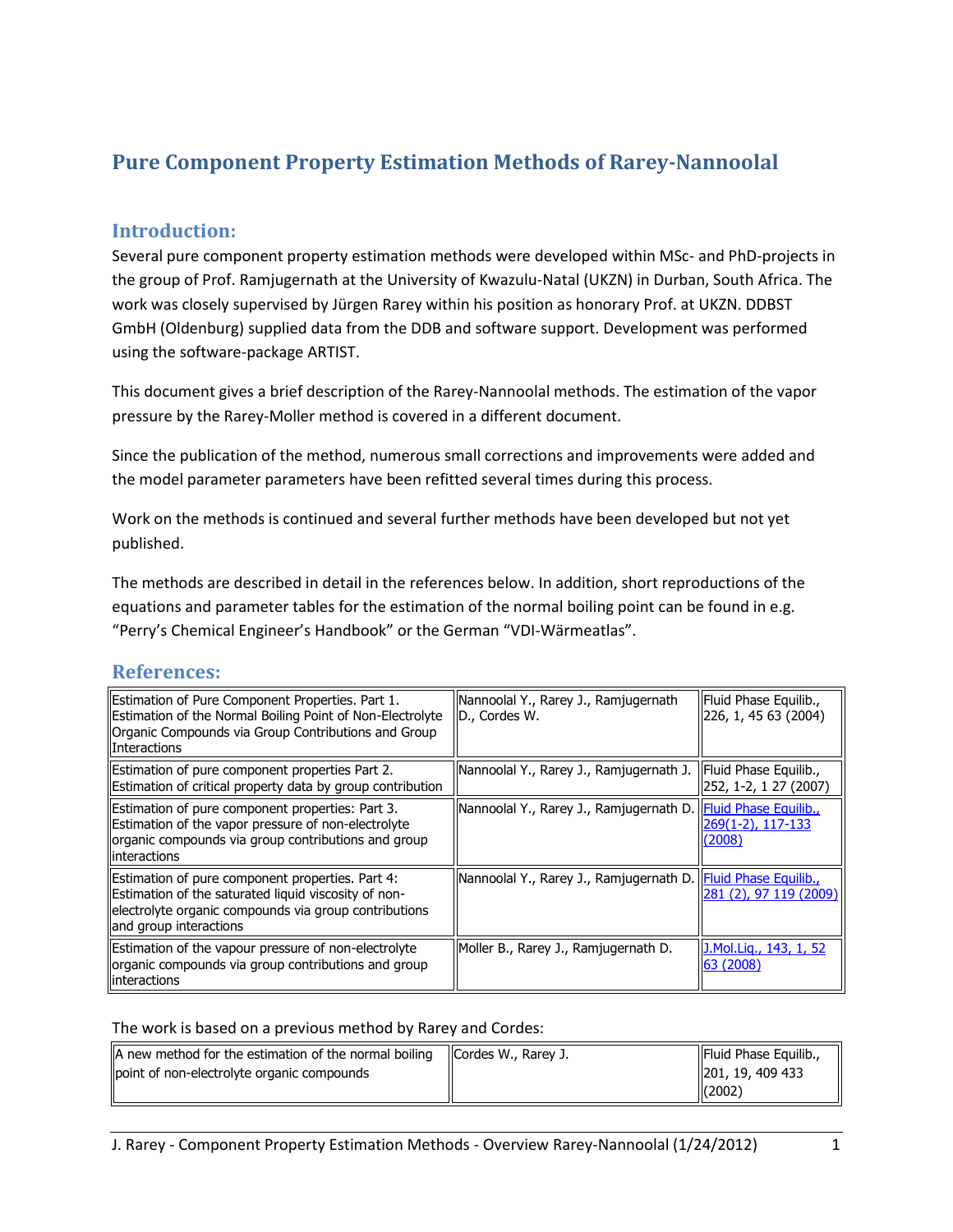Further published methods are based on a similar approach:

| Group Contribution Prediction of Surface Charge Density Profiles for                                                   | Mu T., Rarey J., | AIChE J., 53, 12, 3231                |
|------------------------------------------------------------------------------------------------------------------------|------------------|---------------------------------------|
| (COSMO-RS(OI)                                                                                                          | IlGmehling J.    | 3240(2007)                            |
| Group Contribution Prediction of Surface Charge Density Distribution of   Mu T., Rarey J.,<br>IMolecules for COSMO-SAC | Gmehling J.      | AIChE J., 55, 12, 3298<br> 3300(2009) |

Additional methods have been developed but are not yet published. These methods are available via the DDBST-Software ARTIST.

- Activity of Complex Molecules in Water (Solubility, ...) (Moller, Rarey, Ramjugernath)
- Activity of Complex Molecules in Alkanes (Solubility, ...) (Moller, Rarey, Ramjugernath)
- Surface Tension (Olivier, Rarey, Ramjugernath)
- Thermal Conductivity (Govender, Rarey, Ramjugernath)

## **Group Contribution Scheme**

In case of the normal boiling temperature both data for a large number of components are available and a detailed group fragmentation scheme is required. The reason for the latter lies in the fact that at this relatively low temperature, the chemical potential of the molecules in the liquid phase is strongly influenced by energetic and structural effects. In contrast, estimation of the critical temperature could be based on a more simple fragmentation as some structural effects are not important at this much higher temperature and lower density of the fluid.

The group fragmentation scheme was thus developed for normal boiling point estimation and later used for further properties. The list of groups for the estimation methods for the normal boiling temperature is given in the following table:

Group definitions (ID- identification number, PR - priority)

| Abbreviations: (e) |      | - very electronegative neighbors (N, O, F, Cl)     |
|--------------------|------|----------------------------------------------------|
|                    | ln n | $not your反 function condition no in other (not N)$ |

- (ne) not very electronegative neighbors (not N, O, F, Cl)
- (na) non-aromatic atom or neighbor
- (a) aromatic atom or neighbor
- (c) atom or neighbor is part of a chain

| - atom or neighbor is part of a ring<br>(r |             |  |             |    |                |
|--------------------------------------------|-------------|--|-------------|----|----------------|
| Group                                      | Description |  | <b>Name</b> | ID | occurs e.g. in |
|                                            |             |  |             | DR |                |

|                |                         |            | <b>PR</b> |                       |
|----------------|-------------------------|------------|-----------|-----------------------|
| Periodic Group |                         |            |           |                       |
| i 17           |                         |            |           |                       |
| Fluorine       |                         |            |           |                       |
| ' F-           | F- connected to C or Si | $F-(C,Si)$ | 19        | 2-fluoropropane,      |
|                |                         |            | 86        | trimethylfluorosilane |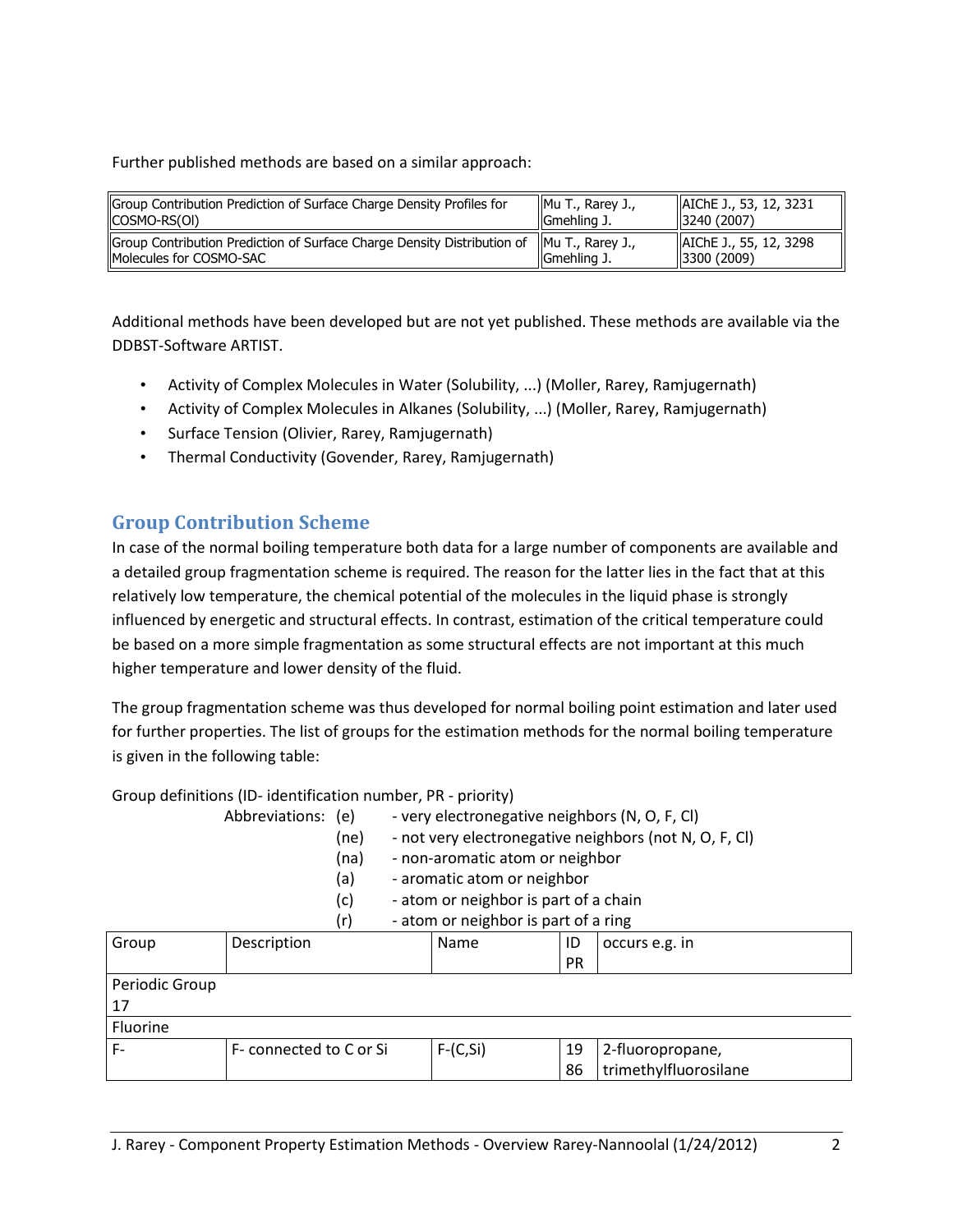|                | F- connected to a C or Si                | F-(C-([F,Cl]))-a         | 22 | 1-chloro-1,2,2,2-                  |
|----------------|------------------------------------------|--------------------------|----|------------------------------------|
|                | already substituted with one             |                          | 83 | tetrafluoroethane[R124],           |
|                | F or Cl and one other atom               |                          |    | difluoromethylsilane               |
|                | F- connected to C or Si                  | $F-(C-([F, Cl]))-b$      | 21 | 1,1,1-trifluoroethane              |
|                | already substituted with at              |                          | 80 | 2,2,3,3-tetrafluoropropionic acid  |
|                | least one F and two other                |                          |    |                                    |
|                | atoms                                    |                          |    |                                    |
|                | F- connected to C or Si                  | $F-(C-(Cl))$ -b          |    | 102   trichlorofluoromethane[R11], |
|                | already substituted with at              |                          | 81 | 1,1-dichloro-1-fluoroethane [R141B |
|                | least one Cl and two other               |                          |    |                                    |
|                | atoms                                    |                          |    |                                    |
|                | F- connected to C or Si                  | $F-(C-([F,C])2))$        | 23 | 1',1',1'-trifluorotoluene,         |
|                | already substituted with two             |                          | 82 | 2,2,2-trifluoroethanol,            |
|                | F or Cl                                  |                          |    | trifluoroacetic acid               |
|                | F- connected to an aromatic              | $F-(C(a))$               | 24 | Fluorobenzene,                     |
|                | carbon                                   |                          | 85 | 4-fluoroaniline                    |
|                | F- on a C=C (vinylfluoride)              | $-CF=C<$                 | 20 | vinyl fluoride,                    |
|                |                                          |                          | 84 | trifluoroethene,                   |
|                |                                          |                          |    | perfluoropropylene                 |
| Chlorine       |                                          |                          |    |                                    |
| CI-            | Cl-connected to C or Si not              | $Cl - (C, Si)$           | 25 | butyl chloride,                    |
|                | already substituted with F or            |                          | 72 | 2-chloroethanol,                   |
|                | Cl                                       |                          |    | chloroacetic acid                  |
|                | Cl-connected to C or Si                  | $Cl-(C, Si)-([F, Cl]))$  | 26 | Dichloromethane,                   |
|                | already substituted with one             |                          | 71 | dichloroacetic acid,               |
|                | F or Cl                                  |                          |    | dichlorosilane                     |
|                | Cl-connected to C or Si                  | Cl-((C,Si)-([F,Cl]2)] 27 |    | ethyl trichloroacetate,            |
|                | already substituted with at              |                          | 69 | trichloroacetonitrile              |
|                | least two F or Cl                        |                          |    |                                    |
|                | CI- connected to an aromatid $Cl-(C(a))$ |                          | 28 | chlorobenzene                      |
|                | C                                        |                          | 73 |                                    |
|                | Cl- on a C=C (vinylchloride)             | $-CCI = C <$             | 29 | vinyl chloride                     |
|                |                                          |                          | 70 |                                    |
| COCI-          | COCI- connected to C (acid               | COCI-                    | 77 | acetyl chloride,                   |
|                | chloride)                                |                          | 19 | phenylacetic acid chloride         |
| <b>Bromine</b> |                                          |                          |    |                                    |
| Br-            | Br-connected to a non-                   | $Br-(C/Si(na))$          | 30 | ethyl bromide,                     |
|                | aromatic C or Si                         |                          | 66 | bromoacetone                       |
| Br-            | Br- connected to an aromatid Br-(C(a))   |                          | 31 | bromobenzene                       |
|                | $\mathsf{C}$                             |                          | 67 |                                    |
| Iodine         |                                          |                          |    |                                    |
| $\mathsf{I}$   | I- connected to C or Si                  | $I-(C,Si)$               | 32 | ethyl iodide                       |
|                |                                          |                          | 64 | 2-iodotoluene                      |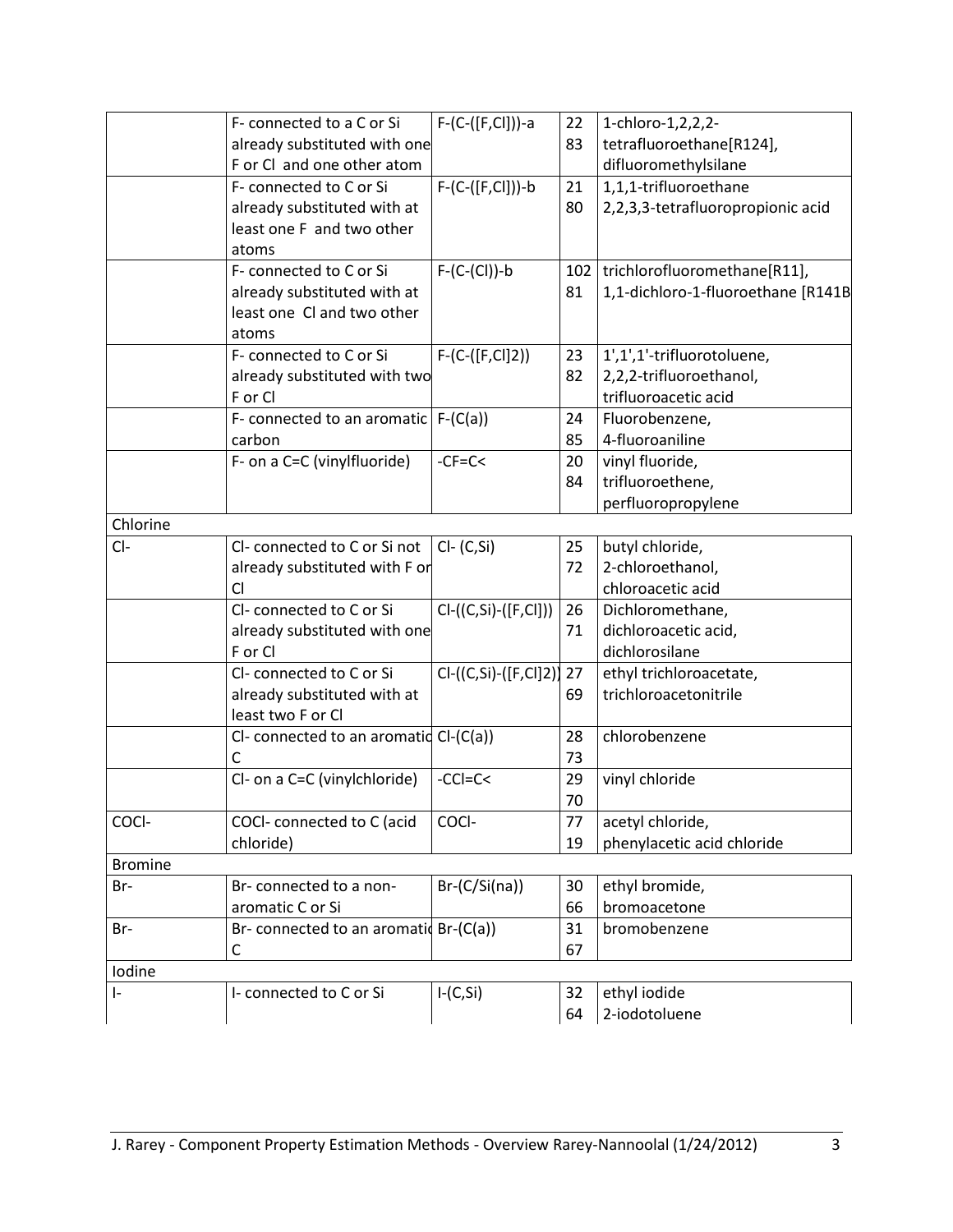| Periodic Group |                                                                                                                                        |                                      |                       |                                                                   |
|----------------|----------------------------------------------------------------------------------------------------------------------------------------|--------------------------------------|-----------------------|-------------------------------------------------------------------|
| 16             |                                                                                                                                        |                                      |                       |                                                                   |
| Oxygen         |                                                                                                                                        |                                      |                       |                                                                   |
| -OH            | -OH for aliphatic chains with $\vert$ -OH short chain $\vert$ 36<br>less than five C (cannot be<br>connected to aromatic<br>fragments) | C <sub>5</sub>                       | 91                    | ethanol,<br>propanediol                                           |
|                | -OH connected to C or Si<br>substituted with one C or Si i<br>an at least five C or Si<br>containing chain (primary<br>alcohols)       | $-OH > C4$                           | 35<br>87              | 1-nonanol,<br>tetrahydrofurfuryl alcohol,<br>ethylene cyanohydrin |
|                | -OH connected to a C or Si<br>substituted with two C or Si<br>a at least three C or Si<br>containing chain (secondary<br>alcohols)     | HO-((C,Si)2H-<br>$i$ (C,Si)-(C,Si)-) | 34<br>89              | 2-butanol,<br>cycloheptanol                                       |
|                | -OH connected to C which<br>has 4 non hydrogen<br>neighbors (tertiary alcohols)                                                        | -OH tert                             | 33<br>90              | tert-butanol,<br>diacetone alcohol                                |
|                | -OH connected to an<br>aromatic C (phenols)                                                                                            | $-OH(Ca)$                            | 37<br>88              | phenol,<br>methyl salicylate                                      |
| -0-            | -O- connected to 2 neighbors (C,Si)-O-(C,Si)<br>which are each either C or Si<br>(ethers)                                              |                                      | 38<br>93              | diethyl ether,<br>1,4-dioxane                                     |
|                | -O- in an aromatic ring with<br>aromatic C as neighbors                                                                                | $(C(a))$ -O(a)- $(C(a))$ 65          | 92                    | furan,<br>furfural                                                |
| -CHO           | CHO-connected to non-<br>aromatic C (aldehydes)                                                                                        | CHO-(Cna)                            | 52<br>53              | acetaldehyde,<br>pentanedial                                      |
|                | CHO- connected to aromatic<br>C (aldehydes)                                                                                            | CHO-(Ca)                             | 90<br>52              | Furfural,<br>benzaldehyde                                         |
| $>C=O$         | -CO- connected to two non-<br>aromatic C, (ketones)                                                                                    | $O=C<(Cna)2$                         | 51<br>55              | acetone,<br>methyl cyclopropyl ketone                             |
|                | -CO- connected to two C with (O=C<(C)2)a<br>atleast one aromatic C<br>(ketones)                                                        |                                      | 92<br>54              | acetophenone,<br>benzophenone                                     |
|                | -CO connected to N                                                                                                                     | $>N(C=O)$ -                          | 109<br>39             | methyl thioacetate                                                |
|                | -CO connected to two N<br>(urea)                                                                                                       | $>N-(C=O)-N<$                        | 100<br>$\overline{2}$ | Urea-1,1,3,3-tetramethyl                                          |
| $O=C(-O-2)$    | Non-cyclic carbonate                                                                                                                   | $O = C(-O-2)$                        | 79<br>15              | dimethyl carbonate                                                |
| COOH -         | -COOH connected to C                                                                                                                   | $COOH - (C)$                         | 44<br>24              | acetic acid                                                       |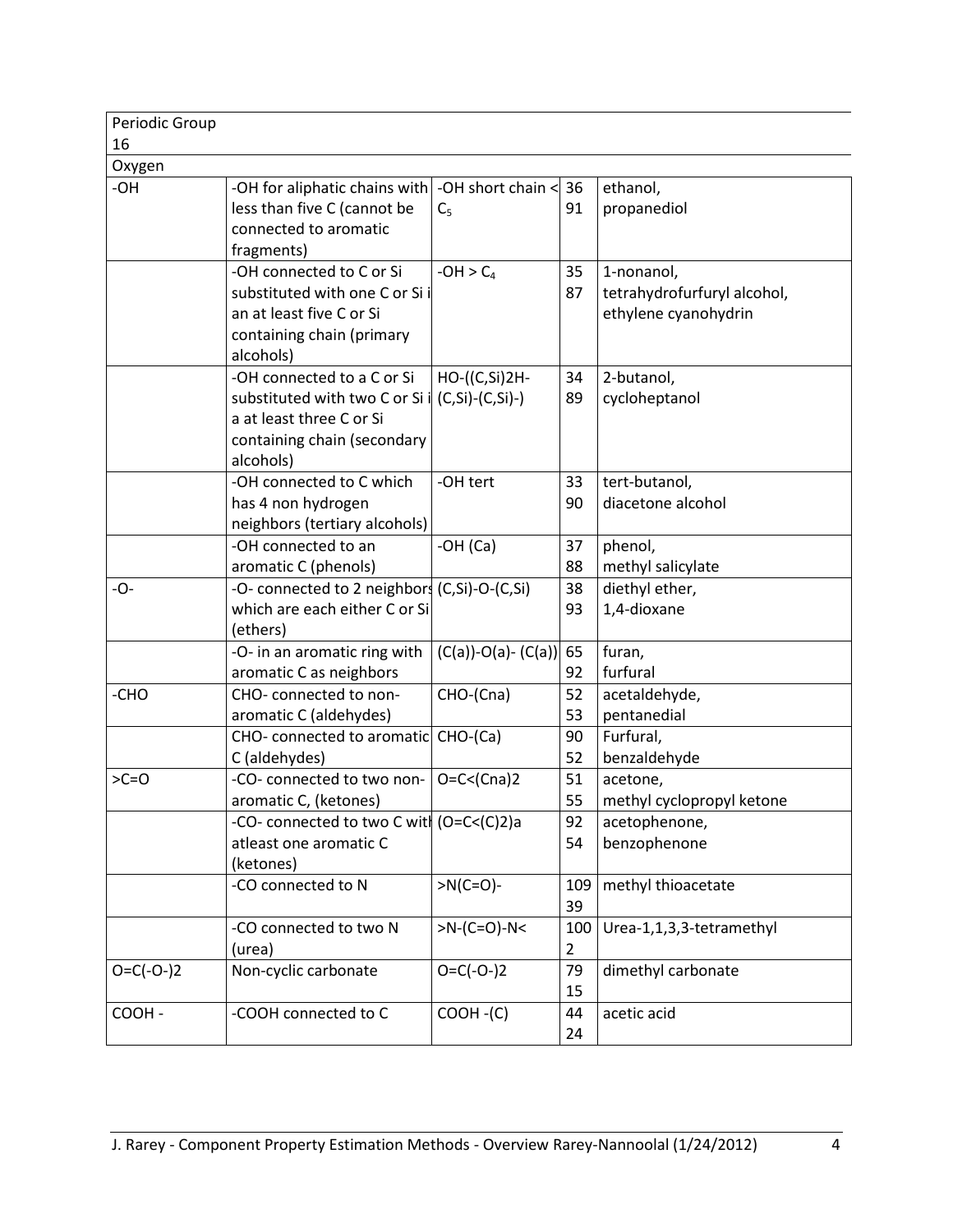| $-COO-$           | HCOO- connected to C                         | $HCOO - (C)$     | 46  | ethyl formate,                  |
|-------------------|----------------------------------------------|------------------|-----|---------------------------------|
|                   | (formic acid ester)                          |                  | 27  | phenyl formate                  |
|                   | -COO- connected to two C                     | $(C)-COO - (C)$  | 45  | ethyl acetate,                  |
|                   | (ester)                                      |                  | 25  | vinyl acetate                   |
|                   | -COO- in a ring, C is                        | $-C(c)OO-$       | 47  | ε-caprolactone,                 |
|                   | connected to C (lactone)                     |                  | 26  | crotonolactone                  |
| $-OCOO-$          | -CO connected to two O                       | $-OCOO-$         | 103 | propylene carbonate             |
|                   | (Carbonates)                                 |                  | 34  | 1,3 dioxolan-2-one              |
| -OCON<            | -CO connected to O and N                     | $-OCON<$         | 99  | Trimethylsilyl methylcarbamate  |
|                   | (carbamate)                                  |                  | 1   |                                 |
| >(OC2)            | >(OC2) < (epoxide)                           | >(OC2)           | 39  | propylene oxide                 |
|                   |                                              |                  | 50  |                                 |
| $-CO-O-CO-$       | anhydride connected to two -C=O-O-C=O-       |                  | 76  | acetic anhydride,               |
|                   | C                                            |                  | 12  | butyric anhydride               |
|                   | cyclic anhydride connected to (-C=O-O-C=O-)r |                  | 96  | maleic anhydride,               |
|                   | two C                                        |                  | 11  | phthalic anhydride              |
| $-0-0-$           | Peroxide                                     | $-O - O -$       | 94  | di-tert-butylperoxide           |
|                   |                                              |                  | 32  |                                 |
| Sulphur           |                                              |                  |     |                                 |
| $-S-S-$           | -S-S- (disulfide) connected to (C)-S-S-(C)   |                  | 55  | dimethyldisulfide,              |
|                   | two C                                        |                  | 51  | 1,2-dicyclopentyl-1,2-disulfide |
| -SH               | -SH connected to C (thioles)                 | $SH-(C)$         | 53  | 1-propanethiol                  |
|                   |                                              |                  | 74  |                                 |
| $-S-$             | -S- connected to two C                       | $(C)-S-(C)$      | 54  | methyl ethyl sulfide            |
|                   |                                              |                  | 75  |                                 |
|                   | -S- in an aromatic ring                      | $-S(a)$ -        | 56  | thiazole,                       |
|                   |                                              |                  | 76  | thiophene                       |
| $-SO2$            | Non-cyclic sulfone connected (C)-SO2-(C)     |                  | 82  | sulfolane,                      |
|                   | to two C (sulfones)                          |                  | 18  | divinylsulfone                  |
| >SO <sub>4</sub>  | $S(=O)2$ connected to two O                  | >SO <sub>4</sub> | 104 | dimethyl sulfate                |
|                   | (sulfates)                                   |                  | 35  |                                 |
| $-SO2N<$          | $-S(=O)2$ connected to N                     | $-SO2N<$         | 105 | N,N-diethylmethanesulfonamide   |
|                   |                                              |                  | 36  |                                 |
| $>S=O$            | Sulfoxide                                    | $>S=O$           | 107 | 1,4-thioxane-S-oxide            |
|                   |                                              |                  | 37  | tetramethylene sulfoxide        |
| SCN-              | SCN- (thiocyanate) connecte SCN-(C)          |                  | 81  | allyl isothiocyanate            |
|                   | to C                                         |                  | 20  |                                 |
| Selenium          |                                              |                  |     |                                 |
| >Se<              | >Se< connected to atleast 1 (>Se<            |                  | 116 | dimethyl selenide               |
|                   | or Si                                        |                  | 46  |                                 |
| Periodic Group    |                                              |                  |     |                                 |
| 15                |                                              |                  |     |                                 |
| Nitrogen          |                                              |                  |     |                                 |
| NH <sub>2</sub> - | NH2- connected to either $C d$ NH2-(C, Si)   |                  | 40  | hexylamine,                     |
|                   | Si                                           |                  | 95  | ethylenediamine                 |
|                   | NH2- connected to an                         | $NH2-$ (Ca)      | 41  | aniline,                        |
|                   | aromatic C                                   |                  | 94  | benzidine                       |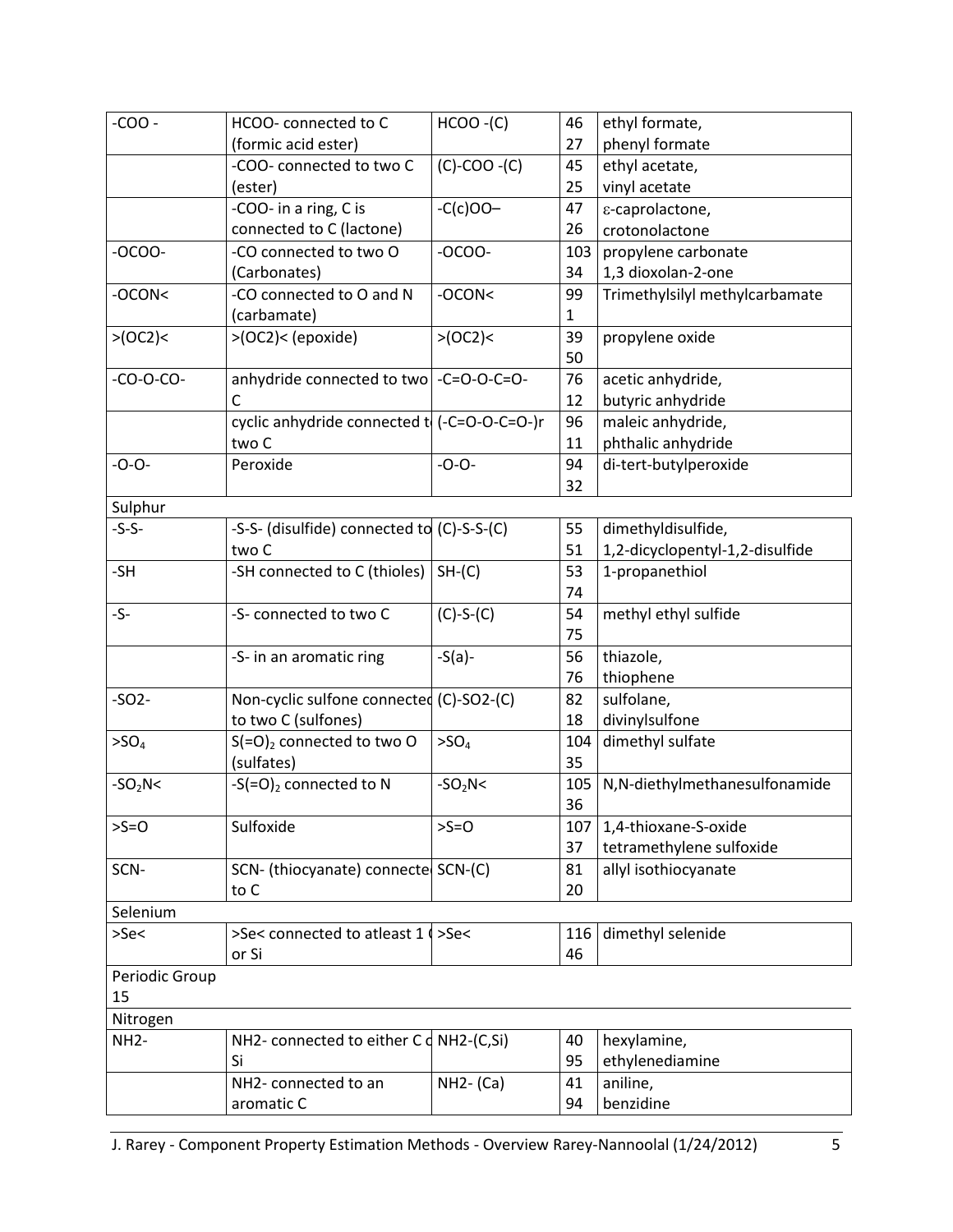| $-NH-$         | -NH- connected to 2                                                   | $(C, Si)-NH-(C, Si)$            | 42  | diethylamine,                |
|----------------|-----------------------------------------------------------------------|---------------------------------|-----|------------------------------|
|                | neighbors which are each                                              |                                 | 99  | diallyl amine                |
|                | either C or Si (secondary                                             |                                 |     |                              |
|                | amines)                                                               |                                 |     |                              |
|                | -NH- connected to 2 C or Si                                           | $(C, Si)$ a-NH- $(Ca, Si)$ ; 97 |     | morpholine                   |
|                | neighbors, with atleast 1                                             |                                 | 98  | pyrrolidine                  |
|                | aromatic neighbor                                                     |                                 |     |                              |
|                | (secondary amines)                                                    |                                 |     |                              |
| >N<            | >N- connected to 3 neighbor (C, Si) 2>N-(C, Si)                       |                                 | 43  | N,N-dimethylaniline,         |
|                | which are each either C or Si                                         |                                 | 100 | nicotine                     |
|                | (tertiary amines)                                                     |                                 |     |                              |
|                | Quartenary amine connected (C,Si) <sub>2</sub> >N<(C,Si) <sub>2</sub> |                                 | 101 | $N, N, N, N$ -               |
|                | to 4 C or Si                                                          |                                 | 33  | tetramethylmethylenediamine  |
| $=N$ -         | double bonded amine                                                   | $(C, Si)=N$ -                   | 91  | Acetonin                     |
|                | connected to atleast 1 C or S                                         |                                 | 101 |                              |
| $-N-$          | aromatic -N- in a 5                                                   | $=N(a) - (r5)$                  | 66  | piperidine,                  |
|                | membered ring, free electror                                          |                                 | 97  | thiazole                     |
|                | pair                                                                  |                                 |     |                              |
| $=N$ -         | aromatic = $N-$ in a 6                                                | $=N(a) - (r6)$                  | 67  | pyridine,                    |
|                | membered ring                                                         |                                 | 96  | nicotine                     |
| $C \equiv N -$ | -C $\equiv$ N (cyanide) connected to (C)-C $\equiv$ N                 |                                 | 57  | acetonitrile,                |
|                | C                                                                     |                                 | 56  | 2,2'-dicyano diethyl sulfide |
|                |                                                                       |                                 |     |                              |
|                | -C≡N (cyanide) connected to (N)-C≡N                                   |                                 | 111 | dimethylcyanamide            |
|                | N                                                                     |                                 | 41  |                              |
|                | -C=N (cyanide) connected to $(S)$ -C=N                                |                                 | 108 | methyl thiocyanate           |
|                | S                                                                     |                                 | 38  |                              |
| CNCNC-r        | imadizole                                                             | $=CNC=NC=.$                     | 106 | 1 methyl 1 imadizole         |
|                |                                                                       |                                 | 3   |                              |
| -CONH<         | -CONH2 (amide)                                                        | -CONH <sub>2</sub>              | 50  | acetamide                    |
|                |                                                                       |                                 | 28  |                              |
|                | -CONH- (monosubstituted                                               | -CONH-                          | 49  | N-methylformamide,           |
|                | amide)                                                                |                                 | 48  | 6-caprolactam                |
|                | -CON< (disubstituted amide) -CON<                                     |                                 | 48  | N, N-dimethylformamide (DMF) |
|                |                                                                       |                                 | 49  |                              |
| OCN-           | OCN-connected to C or Si                                              | OCN-                            | 80  | butylisocyanate,             |
|                | (cyanate)                                                             |                                 | 29  | hexamethylene diisocyanate   |
| ONC-           | ONC- (oxime)                                                          | ONC-                            | 75  | methyl ethyl ketoxime        |
|                |                                                                       |                                 | 30  |                              |
| $-ON =$        | -ON= connected to C or Si                                             | $-ON=(C,Si)$                    | 115 | isoazole                     |
|                | (isoazole)                                                            |                                 | 45  | 5-phenyl isoazole            |
| <b>NO2-</b>    | nitrites (esters of nitrous                                           | $O=N-O-(C)$                     | 74  | ethyl nitrite,               |
|                | acid)                                                                 |                                 | 23  | nitrous acid methyl ester    |
|                |                                                                       |                                 |     |                              |
|                | NO2- connected to aliphatic   NO2-(C)                                 |                                 | 68  | 1-nitropropane               |
|                |                                                                       |                                 | 21  |                              |
|                | NO2- connected to aromatic $NO2-(C(a))$                               |                                 | 69  | nitrobenzene                 |
|                | С                                                                     |                                 | 22  |                              |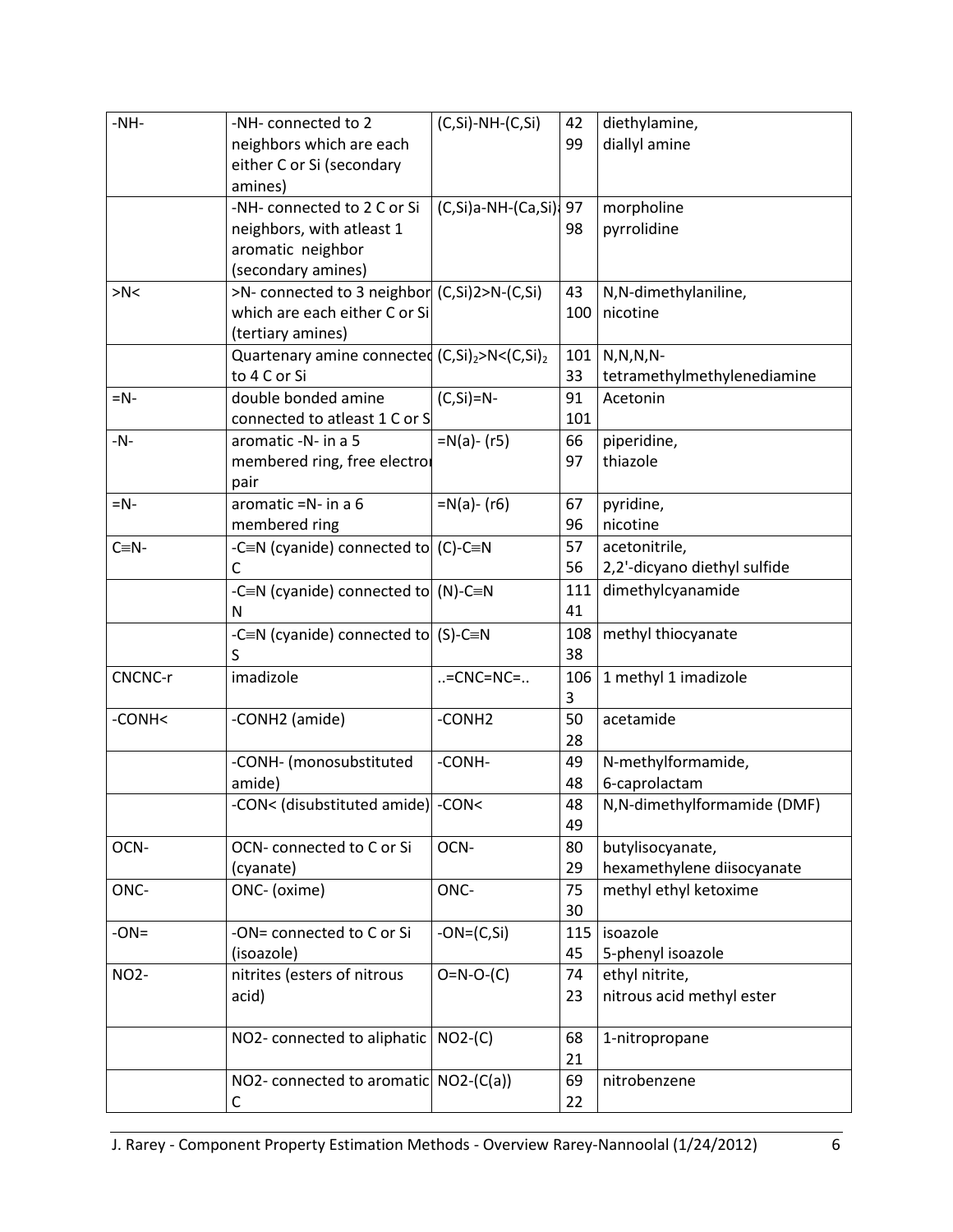| <b>NO3-</b>          | nitrate (esters of nitric acid)                                                 | <b>NO3-</b>         | 72             | N-butylnitrate,                     |
|----------------------|---------------------------------------------------------------------------------|---------------------|----------------|-------------------------------------|
|                      |                                                                                 |                     | 14             | 1,2-propanediol dinitrate           |
| Phosphorous          |                                                                                 |                     |                |                                     |
| $>P(O-)3$            | phosphates with four O                                                          | $PO(O-)3$           | 73             | triethyl phosphate,                 |
|                      | substituents                                                                    |                     | 10             | tris-(2,4-dimethylphenyl) phosphate |
| >P<                  | phosphorus connected to                                                         | >P<                 | 113            | triphenylphosphine                  |
|                      | atleast 1 C or S (phosphine)                                                    |                     | 43             | trietylphosphane                    |
| Arsine               |                                                                                 |                     |                |                                     |
| AsCl <sub>2</sub> -  | AsCl2 connected to C                                                            | AsCl <sub>2</sub> - | 84<br>17       | ethylarsenic dichloride             |
| Periodic Group<br>14 |                                                                                 |                     |                |                                     |
| Carbon               |                                                                                 |                     |                |                                     |
| $-CH3$               | CH3- not connected to either CH3-(ne)                                           |                     | $\mathbf{1}$   | decane                              |
|                      | N, O, F or Cl                                                                   |                     | 104            |                                     |
|                      | CH3- connected to either N,                                                     | $CH3-(e)$           | $\overline{2}$ | dimethoxymethane,                   |
|                      | O, F or Cl                                                                      |                     | 102            | methyl butyl ether                  |
|                      | CH3- connected to an                                                            | $CH3-(a)$           | 3              | toluene,                            |
|                      | aromatic atom (not                                                              |                     | 103            | p-methyl-styrene                    |
|                      | necessarily C)                                                                  |                     |                |                                     |
| $-CH2-$              | -CH2- in a chain                                                                | $-C(c)H2-$          | $\overline{4}$ | butane                              |
|                      |                                                                                 |                     | 111            |                                     |
|                      | -CH2- in a ring                                                                 | $-C(r)H2-$          | 9              | cyclopentane                        |
|                      |                                                                                 |                     | 112            |                                     |
| $>CH-$               | >CH- in a chain                                                                 | $>C(c)H$ -          | 5              | 2-methylpentane                     |
|                      |                                                                                 |                     | 117            |                                     |
|                      | >CH- in a ring                                                                  | $>C(r)H$ -          | 10             | methylcyclohexane                   |
|                      |                                                                                 |                     | 116            |                                     |
| SC<                  | >C< in a chain                                                                  | >C(c)               | 6              | neopentane                          |
|                      |                                                                                 |                     | 119            |                                     |
|                      | >C< in a chain connected to                                                     | >C(c) < (a)         | 8              | ethylbenzene,                       |
|                      | at least one aromatic carbon                                                    |                     | 108            | diphenylmethane                     |
|                      | >C< in a chain connected to                                                     | >C(c) < (e)         | $\overline{7}$ | ethanol                             |
|                      | at least one F, Cl, N or O                                                      |                     | 107            |                                     |
|                      | $SC<$ in a ring                                                                 | >C(r)               | 11             | beta-pinene                         |
|                      |                                                                                 |                     | 118            |                                     |
|                      | >C< in a ring connected to at $\vert$ >C(r)<(Ca)                                |                     | 14             | indene,                             |
|                      | least one aromatic carbon                                                       |                     | 106            | 2-methyl tetralin                   |
|                      | >C< in a ring connected to at $\vert$ >C(r)<(e,c)<br>least one N or O which are |                     | 12<br>109      | cyclopentanol,<br>menthol           |
|                      |                                                                                 |                     |                |                                     |
|                      | not part of the ring or one Cl<br>or F                                          |                     |                |                                     |
|                      | >C< in a ring connected to at $>C(r) < (e,r)$                                   |                     | 13             | morpholine,                         |
|                      | least one N or O which are                                                      |                     | 110            | nicotine                            |
|                      | part of the ring                                                                |                     |                |                                     |
| $=C(a)<$             | aromatic = CH-                                                                  | $=C(a)H$ -          | 15             | benzene                             |
|                      |                                                                                 |                     | 105            |                                     |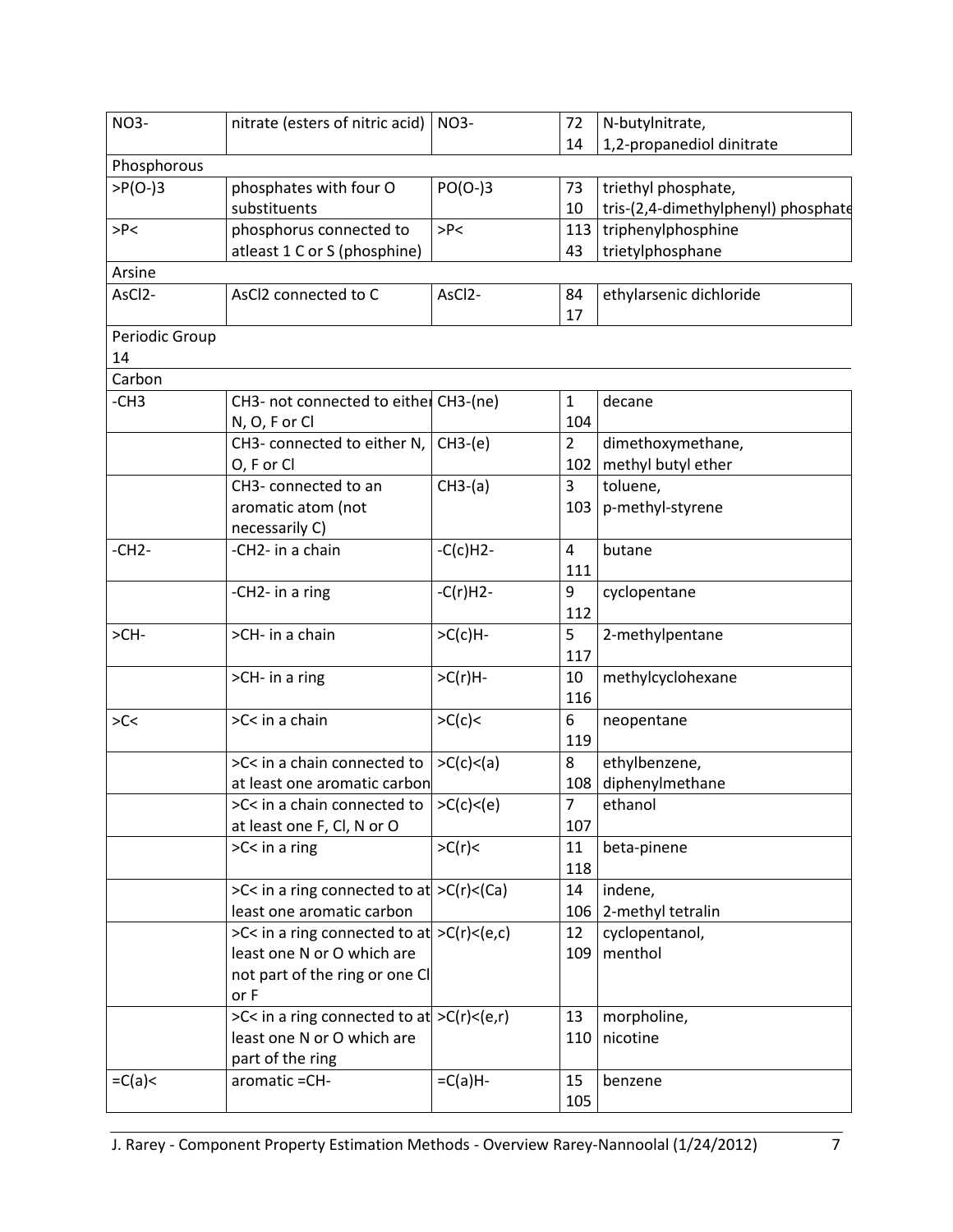|                | aromatic = $C$ < not connected $= C(a)$ < (ne) |                           | 16       | ethylbenzene,                       |
|----------------|------------------------------------------------|---------------------------|----------|-------------------------------------|
|                | to either O,N,Cl or F                          |                           | 115      | benzaldehyde                        |
|                | aromatic = C< with 3 aromati $(a)=C(a) < 2(a)$ |                           | 18       | naphthalene,                        |
|                | neighbors                                      |                           | 114      | quinoline                           |
|                | aromatic = C< connected to                     | $=C(a) < (e)$             | 17       | aniline,                            |
|                | either O,N,Cl or F                             |                           | 113      | phenol                              |
| $>C=C<$        | $H2C=C<(1-ene)$                                | $H2C(c)=C<$               | 61<br>58 | 1-hexene                            |
|                | >C=C< (both C have at least                    | $>C(c)=C(c)<$             | 58       | 2-heptene,                          |
|                | one non-H neighbor)                            |                           | 63       | mesityl oxide                       |
|                | non-cyclic >C=C< connected                     | $>C(c)=C(c) < (C(a))$     | 59       | isosafrole,                         |
|                | to at least one aromatic C                     |                           | 60       | cinnamic alcohol                    |
|                | cyclic >C=C<                                   | $>C(r)=C(r)<$             | 62       | cyclopentadiene                     |
|                |                                                |                           | 61       |                                     |
|                | non-cyclic >C=C< substituted -(e)C(c)=C(c)<    |                           | 60       | trans-1,2-dichloroethylene,         |
|                | with at least one F, Cl, N or O                |                           | 59       | perfluoroisoprene                   |
| $-C\equiv C$ - | $HC = C - (1 - ine)$                           | $HC = C -$                | 64       | 1-heptyne                           |
|                |                                                |                           | 57       |                                     |
|                | $-C=C-$                                        | $-C=C-$                   | 63       | 2-octyne                            |
|                |                                                |                           | 62       |                                     |
| $>C=C=C<$      | cumulated double bond                          | $>C=C=C-C$                | 87       | 1,2 butadiene                       |
|                |                                                |                           | 6        | dimethyl allene                     |
| $>C=C-C=C<$    | conjugated double bond in a $>C=C=C<C$         |                           | 88       | cyclopentadiene                     |
|                | ring                                           |                           | 7        | abietic acid                        |
| $>C=C-C=C<$    | conjugated double bond in a $>C=C=C<C$         |                           | 89       | isoprene                            |
|                | chain                                          |                           | 8        | 1,3 hexadiene                       |
| $-C=C-C=C-$    | conjugated triple bond                         | $-C=C-C=C-$               | 95       | 2,4 hexadiyne                       |
|                |                                                |                           | 9        |                                     |
| Silicon        |                                                |                           |          |                                     |
| >Si            | >Si<                                           | >Si<                      | 70       | butylsilane                         |
|                |                                                |                           | 79       |                                     |
|                | >Si< connected to at least                     | $>\mathsf{Si} \leq (0)$   | 71       | hexamethyl disiloxane               |
|                | one O                                          |                           | 77       |                                     |
|                |                                                |                           |          |                                     |
|                | >Si< connected to at least                     | $>\mathsf{Si}\leq$ (F,Cl) | 78       | trichlorosilane,                    |
|                | one F or Cl                                    |                           | 16       |                                     |
| Germanium      |                                                |                           |          |                                     |
| >Ge<           | >Ge< connected to four                         | (C)2 > Ge < (C)2          | 86       | tetramethylgermane                  |
|                | carbons                                        |                           | 68       |                                     |
| GeCl3-         | GeCl3- connected to carbons GeCl3-             |                           | 85       | fluorodimethylsilyl(trichlorogerman |
|                |                                                |                           | 13       | I)methane                           |
| Stannium       |                                                |                           |          |                                     |
| $>$ Sn $<$     | >Sn< connected to four                         | (C)2>Sn<(C)2              | 83       | tetramethylstannane                 |
|                | carbons                                        |                           | 65       |                                     |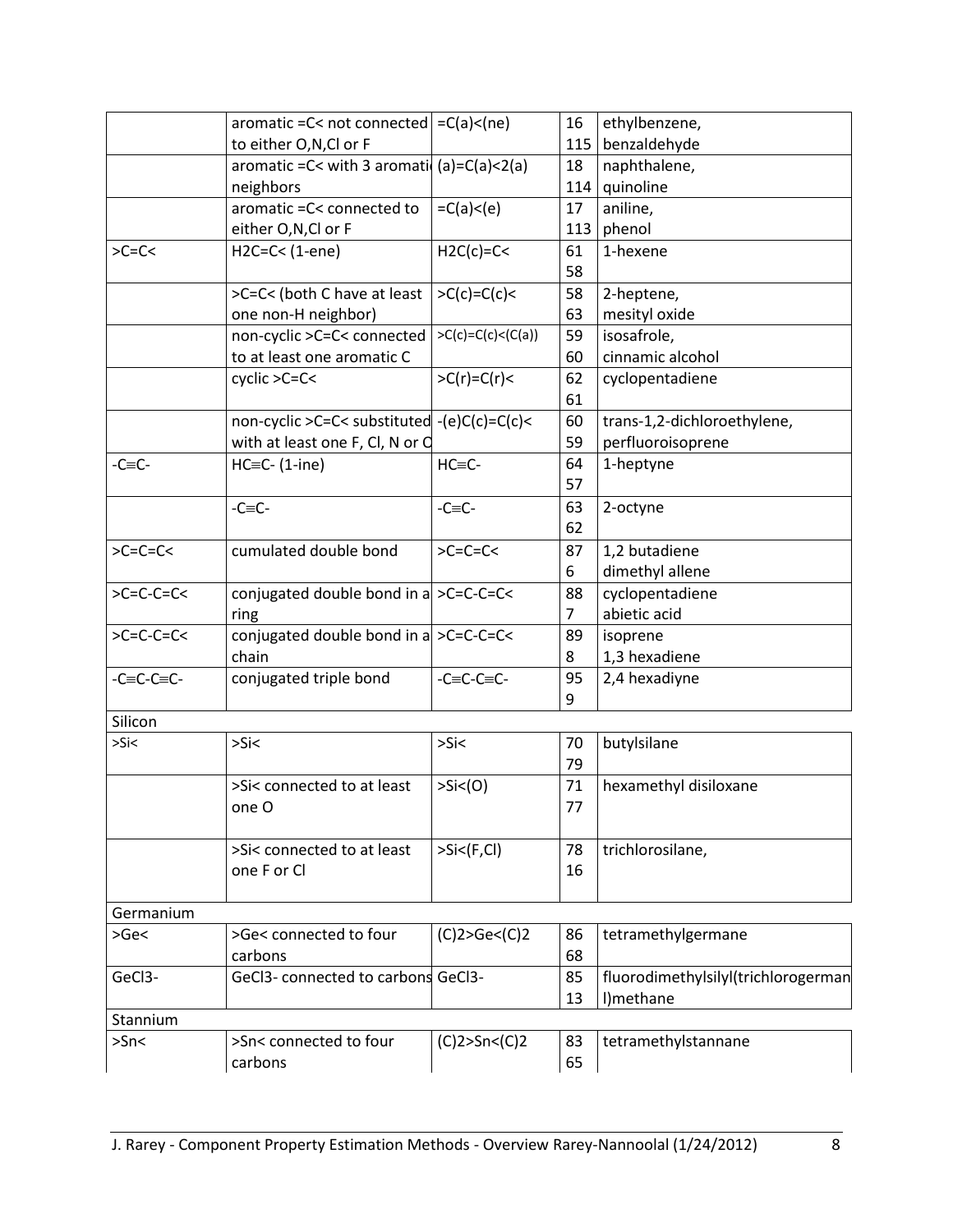| Periodic Group |                                    |          |    |                        |  |  |  |  |  |
|----------------|------------------------------------|----------|----|------------------------|--|--|--|--|--|
| 13             |                                    |          |    |                        |  |  |  |  |  |
| Bor            |                                    |          |    |                        |  |  |  |  |  |
| $B(O-)3$       | Non-cyclic boric acid ester        | $B(O-3)$ | 78 | triethyl borate        |  |  |  |  |  |
|                |                                    |          | 16 |                        |  |  |  |  |  |
| Aluminum       |                                    |          |    |                        |  |  |  |  |  |
| >A <           | >Al< connected to atleast 1 ( >Al< |          |    | 117   triethylaluminum |  |  |  |  |  |
|                | or Si                              |          | 47 |                        |  |  |  |  |  |

Special correction contributions were added to account for specific structural properties:

| <b>Name</b>                                 | <b>Description</b>                                                                  | ID  | occurs e.g. in                 |
|---------------------------------------------|-------------------------------------------------------------------------------------|-----|--------------------------------|
| $C=C-C=O$                                   | -C=O connected to $sp^2$ carbon                                                     | 134 | Benzaldehyde<br>furfural       |
| $(C=O)-C([F, Cl]_{2,3})$                    | Carbonyl connected to carbon with two or<br>more halogens                           | 119 | Dichloroacetyl chloride        |
| $(C=O)$ - $(C([F, Cl]_{2,3}))$ <sub>2</sub> | Carbonyl connected to two carbon with two or<br>more halogens each                  | 120 | Perfluoro-2-propanone          |
| $C$ -[F,Cl] <sub>3</sub>                    | Carbon with three halogens                                                          | 121 | 1,1,1-Triflourotoluene         |
| $(C)_2$ -C-[F,Cl] <sub>2</sub>              | Secondary carbon with two halogens                                                  | 122 | 2,2-Dichloropropane            |
| No Hydrogen                                 | Component has no hydrogen                                                           | 123 | Perfluoro compounds            |
| One Hydrogen                                | Component has one hydrogen                                                          | 124 | Nonafluorobutane               |
| 3/4 Ring                                    | A three or four-membered non-aromatic ring                                          | 125 | Cyclobutene                    |
| 5 Ring                                      | A five-membered non-aromatic ring                                                   | 126 | Cyclopentane                   |
| Ortho Pair(s)                               | Ortho position - counted only once and only if<br>there are no meta or para pairs   | 127 | o-Xylene                       |
| Meta Pair(s)                                | Meta position $-$ counted only once and only if<br>there are no para or ortho pairs | 128 | m-Xylene                       |
| Para Pair(s)                                | Para position - counted only once and only if<br>there are no meta or ortho pairs   | 129 | p-Xylene                       |
| $((C=)(C)C-CC_3)$                           | Carbon-carbon bond with four single bonded<br>and one double bonded carbon neighbor | 130 | Tert-butylbenzene              |
| $C_2C$ -CC <sub>2</sub>                     | Carbon-carbon<br>bond<br>with<br>four<br>carbon<br>neighbors, two on each side      | 131 | Bicyclohexyl                   |
| $C_3C$ -CC <sub>2</sub>                     | Carbon-carbon<br>five<br>with<br>carbon<br>bond<br>neighbors                        | 132 | Ethyl bornyl ether             |
| $C_3C$ -CC <sub>3</sub>                     | Carbon-carbon bond with six carbon neighbors                                        | 133 | 2, 2, 3, 3<br>Tetrametylbutane |
| Si < (F, Cl, Br, I)                         | A silicon attached to a halogen atom                                                | 217 | Trichloroethylsilane           |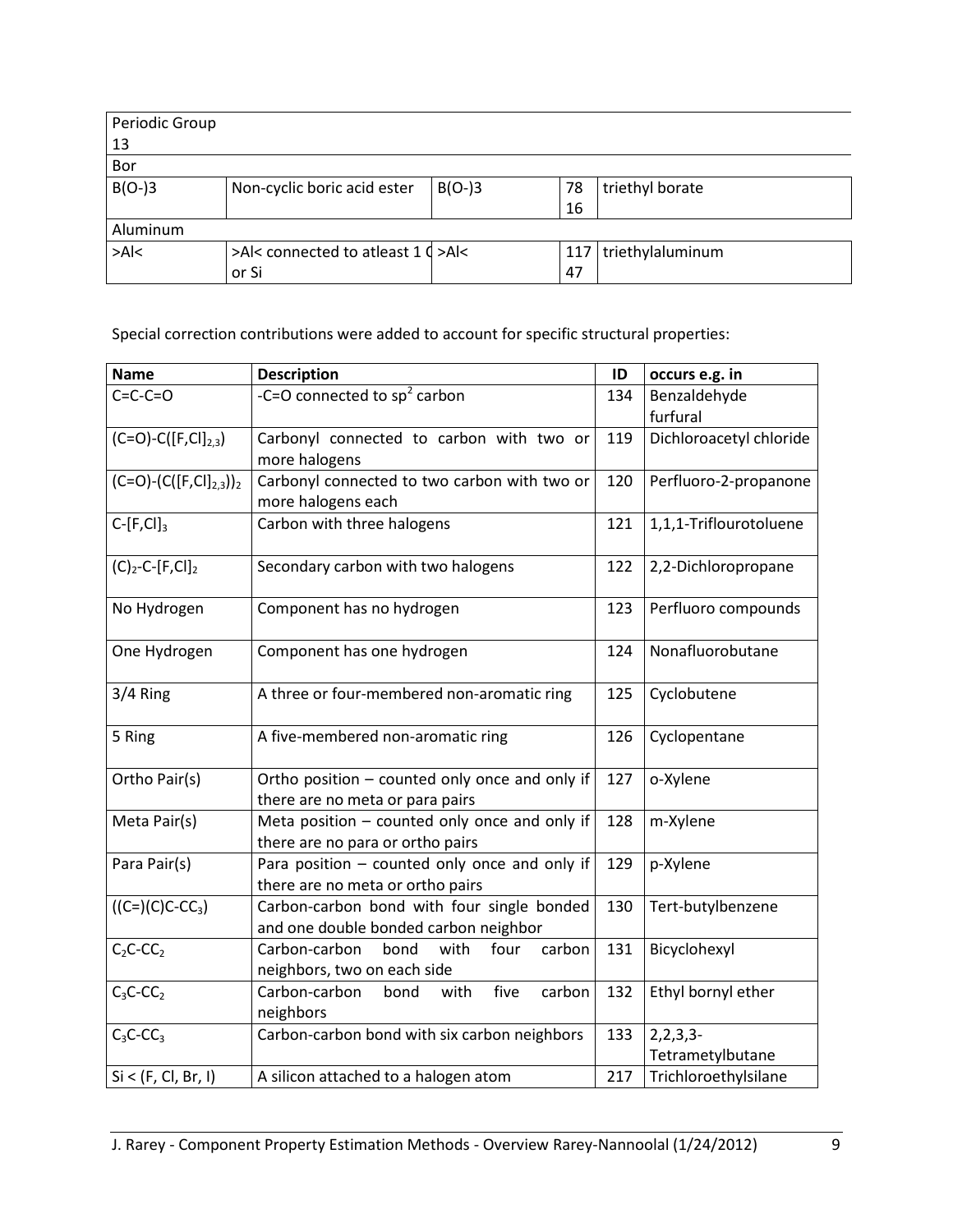In case of critical data, vapor pressure and viscosity, several changes were introduced:

- Group 82 (sulfolane O=S=O) is now used for sulfones. Sulphur is bonded to two carbon atoms of any type.
- The hydrazine group 99 is now used for secondary amines attached to aromatic carbons/silicons.
- Group 106 (imidazol(ar-5-ring)) is now used for sulfate with one O replaced by...§SO3\_..§.
- Group 110 (piperidine N-N=O) has been replaced by tertiary amines attached to aromatic carbon.

The parameter files on the book material page (via www.ddbst.com) each contain a complete list of groups and parameters.

# **Treatment of Non-Additive Behavior of Hydrogen-Bonding Groups**

In case of groups that can act as H-bond donors or acceptors, adding a further group of this type often results in competitive effects between different H-bonding sites that lead to non-additivity of the effect of these groups on the physical property to be estimated.

A well-known case is the occurrence of multiple alcohol-groups in one molecule. The table below lists the groups considered to be non-additive:

| oroups considered to be non-additive (group-iD(s) given in brackets) |                                |  |                                   |    |                                          |  |  |
|----------------------------------------------------------------------|--------------------------------|--|-----------------------------------|----|------------------------------------------|--|--|
|                                                                      | A Alcohol (-OH) (34,35,36,37)  |  | Sulfide $(-S(na)-)(54)$           |    | M Primary Amine $(-NH2)$ (40, 41)        |  |  |
|                                                                      | B Phenol $(-OH(a))$ (37)       |  | K Aromatic Sulphur $(-S(a)-)(56)$ |    | N Secondary Amine (>NH) (42,97)          |  |  |
|                                                                      | C Carboxylic Acid (-COOH) (44) |  | Thiol (-SH) (53)                  | 0  | Isocyanate (-OCN) (80)                   |  |  |
|                                                                      | D Ether (-O-) (38)             |  |                                   | P. | Cyanide (-CN) (57)                       |  |  |
|                                                                      | E Epoxide $(>(OC2) < (39)$     |  |                                   | O  | Nitrate (69)                             |  |  |
|                                                                      | F Ester (-COOC-) (45,46,47)    |  |                                   | R  | Aromatic N in 5-ring $(=N(a)-(r5))$ (66) |  |  |
|                                                                      | G Ketone (-CO-) (51,92)        |  |                                   | S. | Aromatic N in 6-ring $(=N(a)-(r6))$ (67) |  |  |
|                                                                      | H Aldehyde (-CHO) (52,90)      |  |                                   |    |                                          |  |  |
|                                                                      | Aromatic Oxygen (-O(a)-) (65)  |  |                                   |    |                                          |  |  |

Groups considered to be non-additive (group-ID(s) given in brackets)

Special group interaction parameters c<sub>ii</sub> were regressed to account for this behavior. It should be noted that not in every combination this effect is of importance.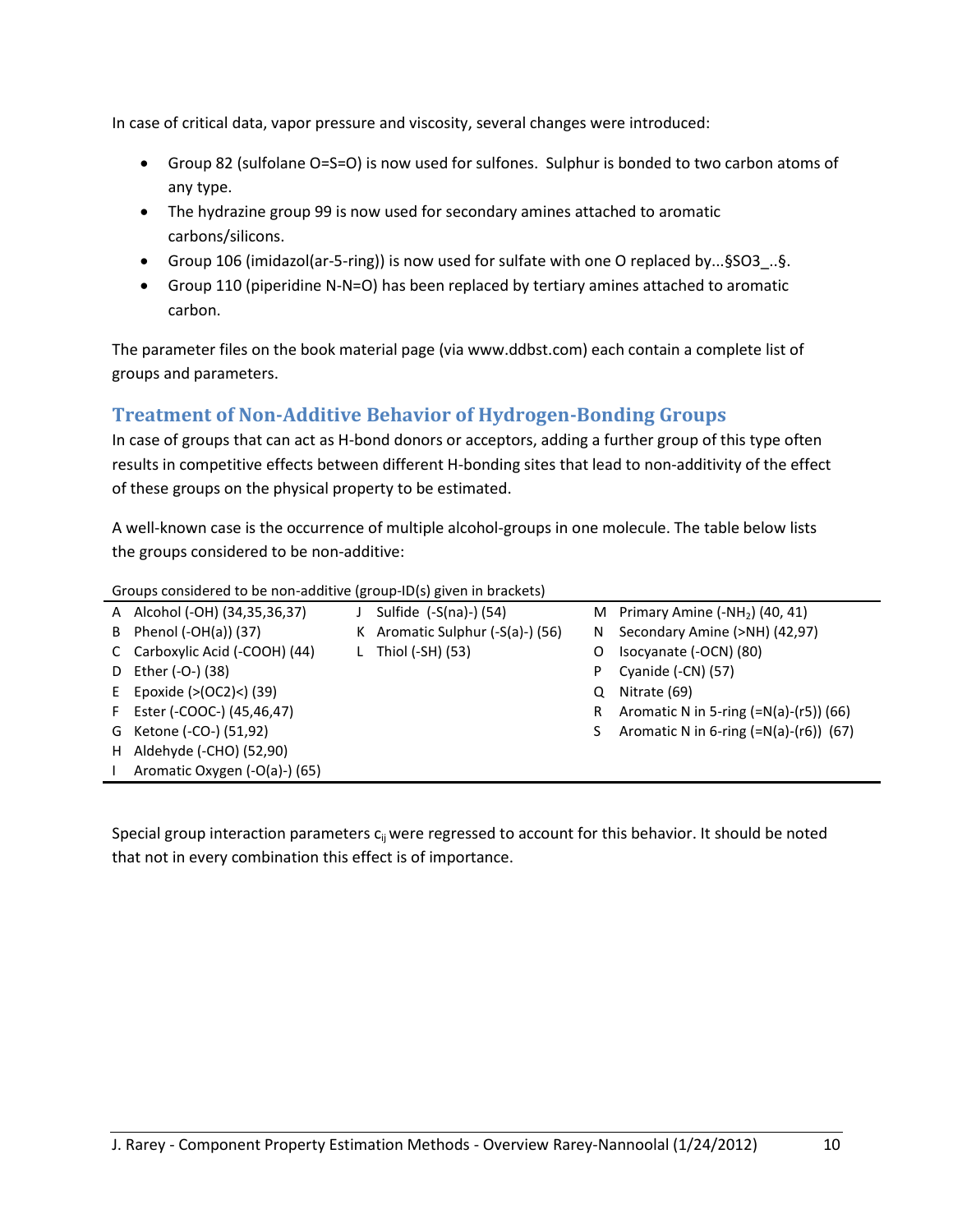## **Model Equations**

### **Estimation of the normal boiling temperature**

$$
T_B = \frac{\left(\sum N_i C_i + gi\right)}{n^a + b} + c \tag{1}
$$

with N<sup>i</sup>

 - number of groups of type i  $C_i$  - group contribution of group i  $[K]$ 

a,b,c - adjustable parameters (see parameter file)

n - number of atoms in the molecule (except hydrogen)

The total group interaction gi can be calculated from the equation

$$
GI = \frac{1}{n} \sum_{i=1}^{m} \sum_{j=1}^{m} \frac{C_{i-j}}{m-1}
$$
 (where C<sub>i-j</sub> = C<sub>j-i</sub>) (2)

with  $C_{i-i}$  group interaction contribution between group i and group j [K] ( $C_{i-i} = 0$ ),

n number of atoms (except hydrogen),

m total number of interaction groups in the molecule

To account for the observation, that group interactions become less important for larger molecules, the sum of group interactions is divided by the number of atoms in the molecule (except hydrogen). In case of a glycerol monoester (2 OH groups, 1 ester group), this results in COH-OH + 2\*COH-ester.

### **Estimation of the critical data**

$$
T_c = T_b \left( b + \frac{1}{a + \left( \sum_i N_i C_i + GI \right)^c} \right)
$$
\n
$$
\frac{P_c}{kPa} = \frac{\left( M/(g/mol) \right)^b}{\left( a + \sum_i N_i C_i + GI \right)^2}
$$
\n(4)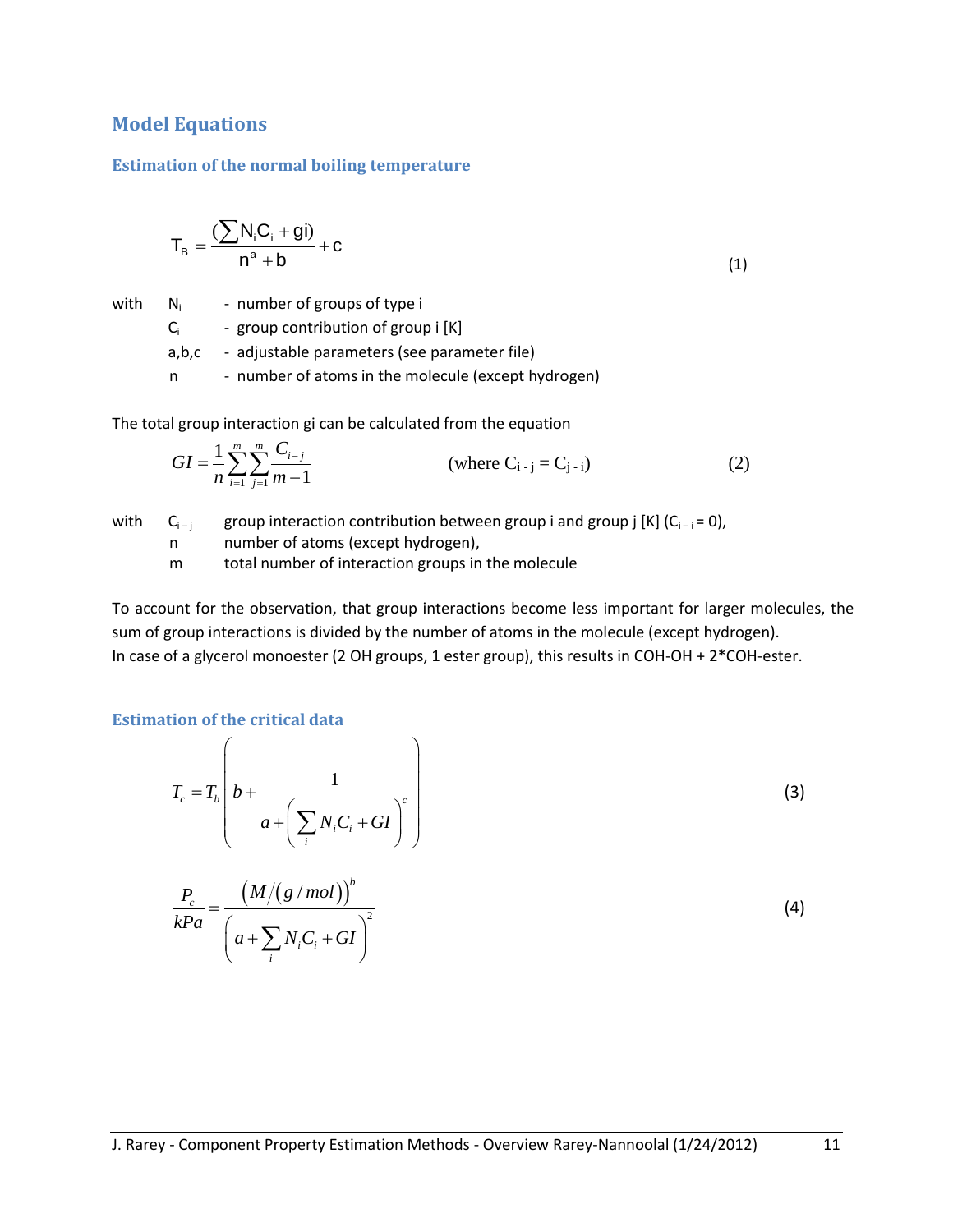$$
\frac{V_c}{10^{-6}m^3 mol^{-1}} = \frac{\sum_{i} N_i C_i + GI}{n^a} + b
$$
\n(5)

with  $T_b$  - normal boiling temperature [K]

- $N_i$ - number of groups of type i
- $C_i$ - group contribution of group i
- M molecular weight [g/mol]
- a,b,c adjustable parameters (see parameter file)
- n number of atoms in the molecule (except hydrogen)
- GI total group interaction contribution (see above)

 $\sqrt{ }$ 

#### **Estimation of the vapor pressure (Rarey-Nannoolal)**

$$
\log\left(\frac{P^s}{1atm}\right) = (4.1012 + dB)\left(\frac{T_{rb} - 1}{T_{rb} - \frac{1}{8}}\right)
$$
\n(6)

In this equation, the value of *dB* does not depend significantly on the normal boiling point or on the units of pressure used. The constant, 4.1012, was computed as a mean value from the correlation of vapor pressure data for several hundred nonpolar components. In this form, the equation can also be applied as an approximation when using *dB* = 0. The value of *dB* can be estimated using the approach presented in this paper or via an "educated guess" as it is directly correlated with the strength of the intermolecular forces in the mixture. *dB* is typically in the range from -0.5 to 2 and is close to zero for non-polar components.

In order to calculate the value of the parameter *dB*, the following equation is used:

$$
dB = \left(\sum_{i} N_i C_i + GI\right) - a\tag{7}
$$

where  $N_i$  - number of groups of type i

 $C_i$  - group contribution of group i

a - adjustable parameter (see parameter file)

GI - total group interaction contribution (see above)